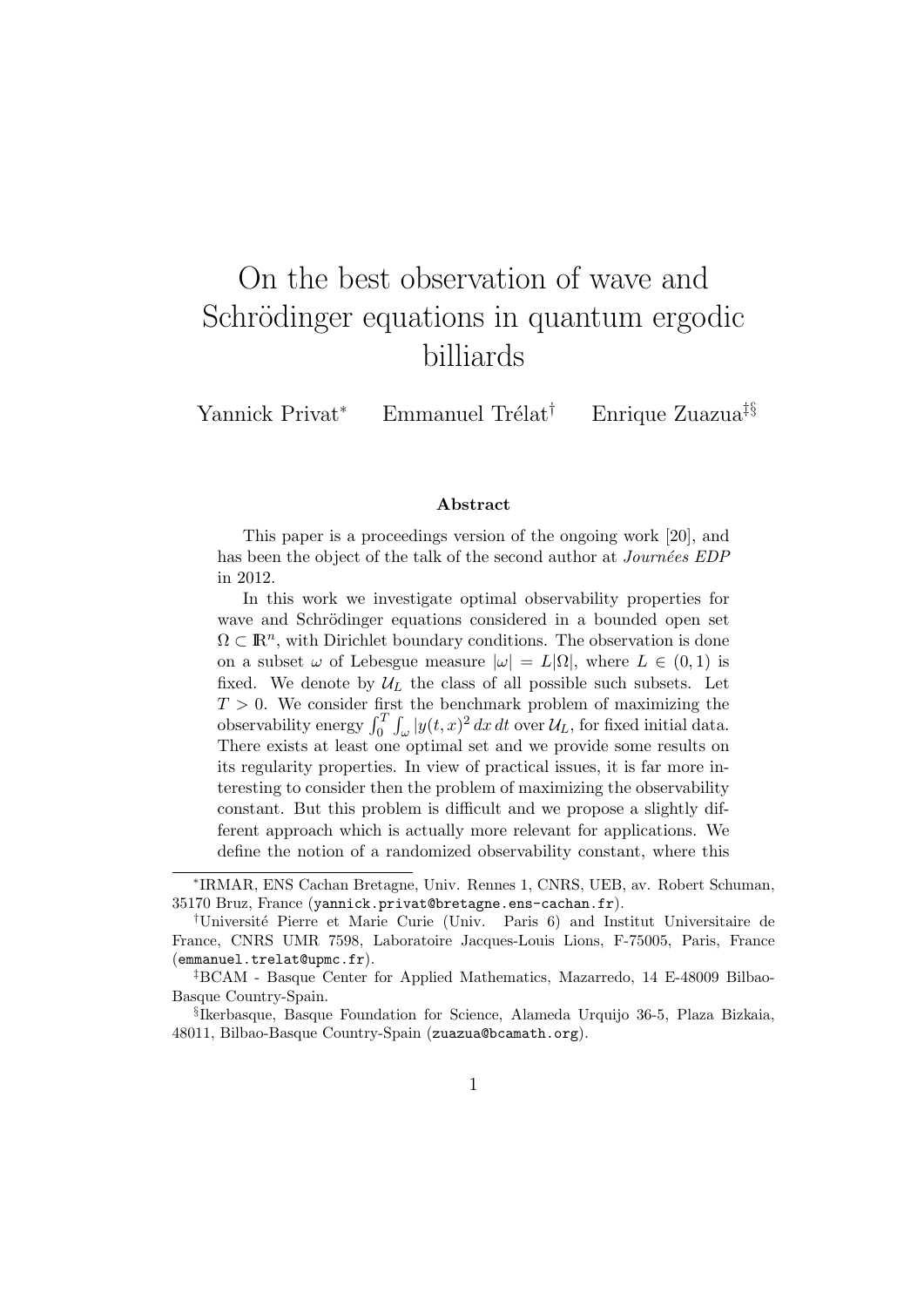constant is defined as an averaged over all possible randomized initial data. This constant appears as a spectral functional which is an eigenfunction concentration criterion. It can be also interpreted as a time asymptotic observability constant. This maximization problem happens to be intimately related with the ergodicity properties of the domain  $\Omega$ . We are able to compute the optimal value under strong ergodicity properties on  $\Omega$  (namely, Quantum Unique Ergodicity). We then provide comments on ergodicity issues, on the existence of an optimal set, and on spectral approximations.

### 1 The optimal observability problems

Let  $T > 0$  fixed, and let  $\Omega \subset \mathbb{R}^n$  be a bounded open connected set. We consider in parallel the wave equation

$$
\frac{\partial^2 y}{\partial t^2} = \triangle y,\tag{1}
$$

and the Schrödinger equation

$$
i\frac{\partial y}{\partial t} = \Delta y,\tag{2}
$$

posed in  $\Omega$ , with Dirichlet boundary conditions. For any measurable subset  $\omega \subset \Omega$ , we observe the restrictions of the solutions of (1) and of (2) to  $\omega$ .

For the wave equation, the notion of observability is the following. For all  $(y^0, y^1) \in L^2(\Omega, \mathbb{C}) \times H^{-1}(\Omega, \mathbb{C})$ , there exists a unique solution  $y \in$  $C^0(0,T;L^2(\Omega,\mathbb{C}))\cap C^1(0,T;H^{-1}(\Omega,\mathbb{C}))$  of (1) such that  $y(0,\cdot)=y^0(\cdot)$  and  $y_t(0, \cdot) = y^1(\cdot)$ . We say that an observability inequality holds whenever there exists  $C > 0$  such that

$$
C\|(y^0, y^1)\|_{L^2(\Omega, \mathbb{C})\times H^{-1}(\Omega, \mathbb{C})}^2 \le \int_0^T \int_{\omega} |y(t, x)|^2 dx dt,
$$
 (3)

for all  $(y^0, y^1) \in L^2(\Omega, \mathbb{C}) \times H^{-1}(\Omega, \mathbb{C})$ . It is well known that within the class of  $\mathcal{C}^{\infty}$  domains  $\Omega$ , this observability property holds if the pair  $(\omega, T)$  satisfies the *Geometric Control Condition* in  $\Omega$  (see [2]), according to which every ray of geometrical optics that propagates in  $\Omega$  and is reflected on its boundary  $\partial\Omega$  intersects ω within time T. We define the observability constant by

$$
C_T^{(W)}(\chi_{\omega}) = \inf \left\{ \frac{\int_0^T \int_{\omega} |y(t,x)|^2 dx dt}{\|(y^0, y^1)\|_{L^2(\Omega, \mathbb{C}) \times H^{-1}(\Omega, \mathbb{C})}^2} \mid (y^0, y^1) \in L^2(\Omega, \mathbb{C}) \times H^{-1}(\Omega, \mathbb{C}) \setminus \{(0, 0)\} \right\}.
$$
\n(4)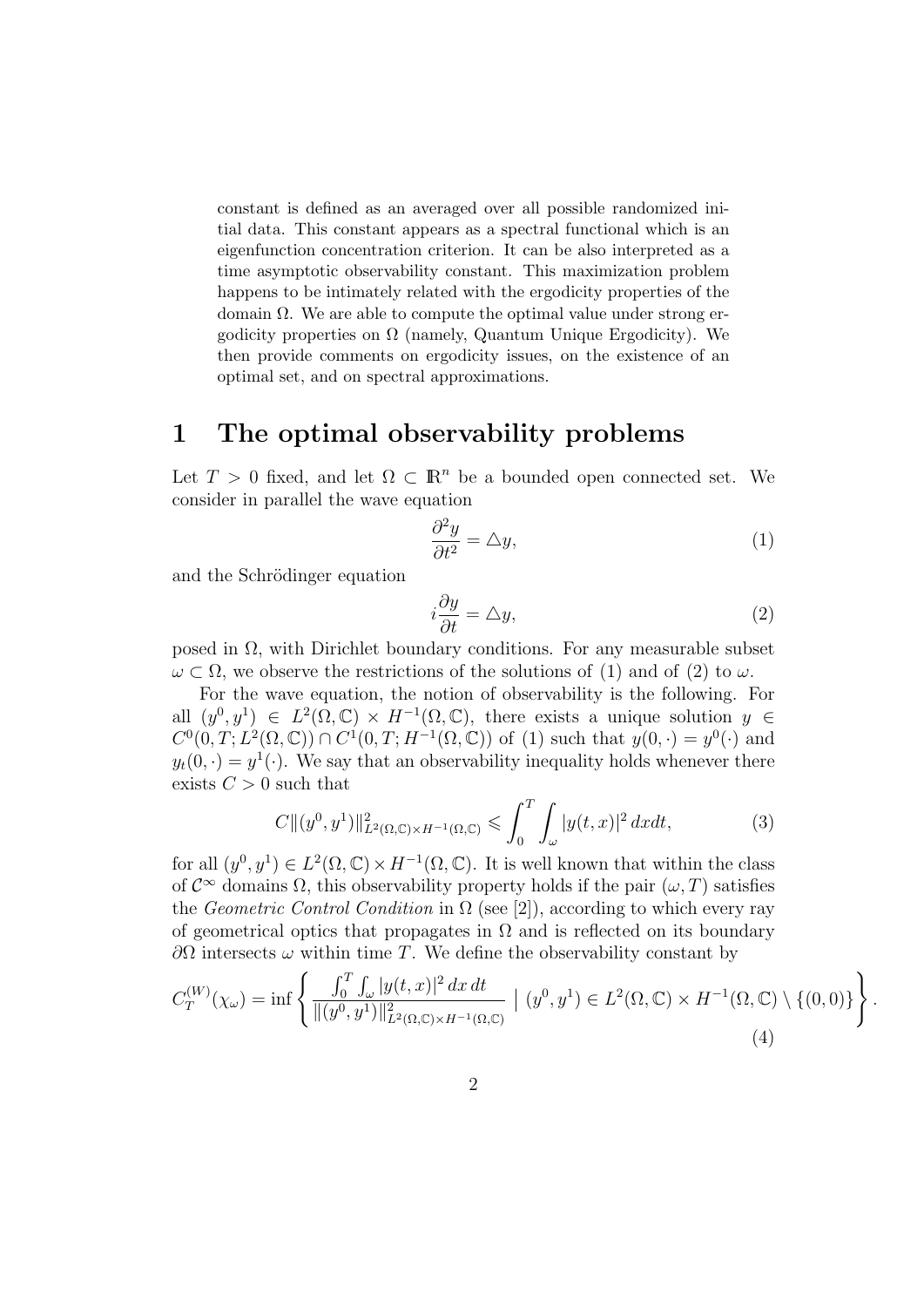For the Schrödinger equation, the observability goes as follows. For every  $y^0 \in L^2(\Omega,\mathbb{C})$ , there exists a unique solution  $y \in C^0(0,T;L^2(\Omega,\mathbb{C}))$  of (2) such that  $y(0, \cdot) = y^0(\cdot)$ . The system is said observable whenever there exists  $C > 0$  such that

$$
C||y^{0}||_{L^{2}(\Omega,\mathbb{C})}^{2} \leq \int_{0}^{T} \int_{\omega} |y(t,x)|^{2} dx dt,
$$
\n(5)

for every  $y^0 \in L^2(\Omega, \mathbb{C})$ . If there exists  $T^*$  such that the pair  $(\omega, T^*)$  satisfies the Geometric Control Condition then the observability inequality (5) holds for every  $T > 0$  (see [16]). We define the observability constant by

$$
C_T^{(S)}(\chi_\omega) = \inf \left\{ \frac{\int_0^T \int_\omega |y(t,x)|^2 \, dx \, dt}{\|y^0\|_{L^2(\Omega,\mathbb{C})}^2} \; \big| \; y^0 \in L^2(\Omega,\mathbb{C}) \setminus \{0\} \right\}. \tag{6}
$$

In the sequel we fix  $L \in (0, 1)$ , and we define the set

 $U_L = \{ \chi_\omega \mid \omega \text{ is a measurable subset of } \Omega \text{ of Lebesgue measure } |\omega| = L|\Omega| \},$ 

where  $\chi_{\omega}$  is the characteristic function of  $\omega$ . Our objective is to maximize the observability properties of the wave or Schrödinger equation over the class  $\mathcal{U}_L$ , in a certain sense. We consider the two following mathematical problems.

### First problem (fixed initial data).

• Wave equation (1): given  $(y^0, y^1) \in L^2(\Omega, \mathbb{C}) \times H^{-1}(\Omega, \mathbb{C}),$ we investigate the problem of maximizing the functional

$$
G_T(\chi_\omega) = \int_0^T \int_\omega |y(t,x)|^2 \, dx \, dt,\tag{7}
$$

over  $\mathcal{U}_L$ , where  $y \in C^0(0,T; L^2(\Omega,\mathbb{C})) \cap C^1(0,T; H^{-1}(\Omega,\mathbb{C}))$ is the solution of (1) such that  $y(0, \cdot) = y^0(\cdot)$  and  $\frac{\partial y}{\partial t}(0, \cdot) =$  $y^1(\cdot).$ 

• Schrödinger equation (2): given  $y^0 \in L^2(\Omega, \mathbb{C})$ , we investigate the problem of maximizing the functional  $G_T$  defined by (7) over  $\mathcal{U}_L$ , where  $y \in C^0(0,T; L^2(\Omega,\mathbb{C}))$  is the solution of (2) such that  $y(0, \cdot) = y^0(\cdot)$ .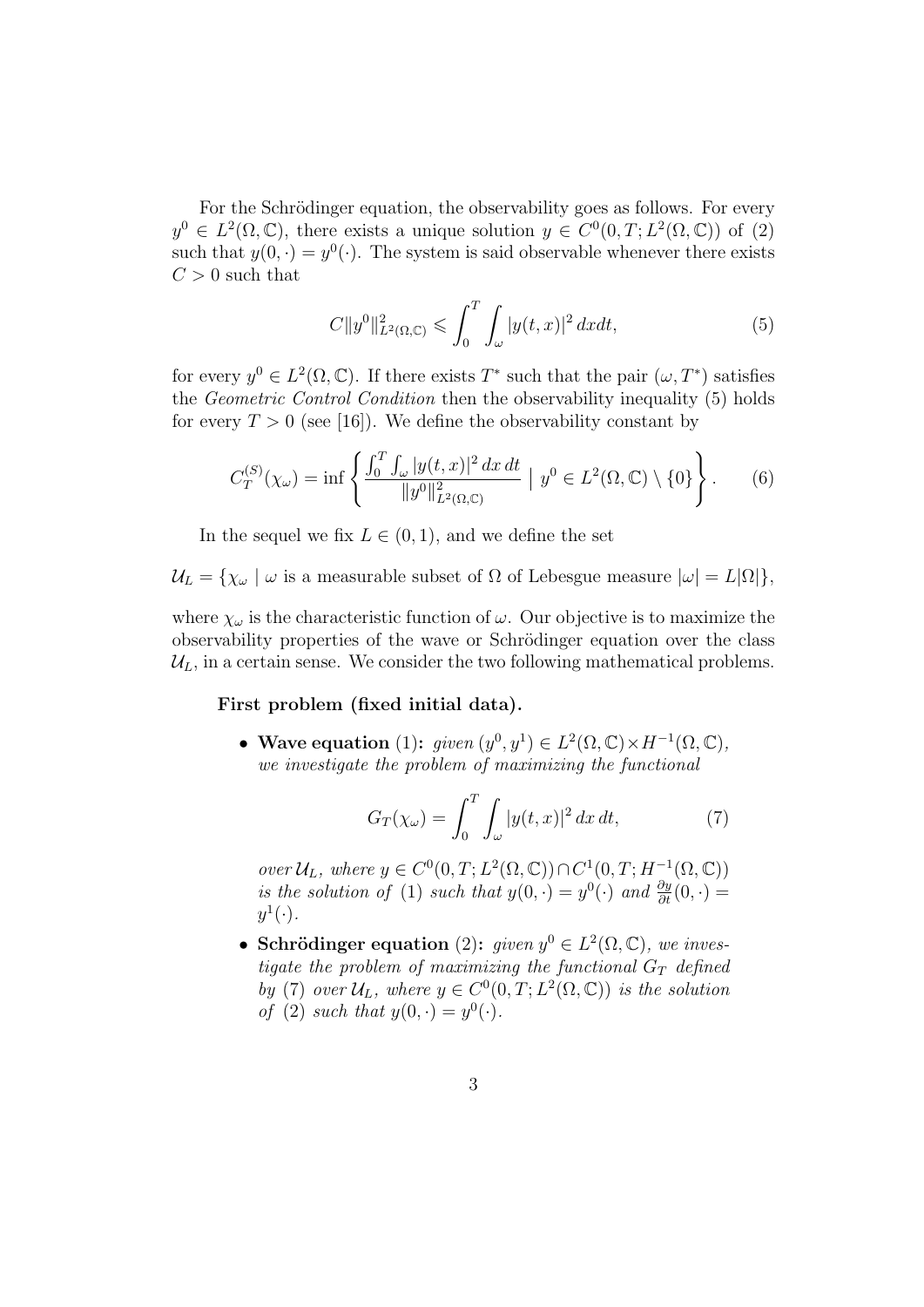This first problem is the simplest possible and is interesting to be analyzed from the mathematical point of view, but in view of practical issues it is necessary to define an optimization problem that is independent on the initial data. Indeed, this kind of problem is motivated e.g. by the application to the optimal placement of sensors, in view of reconstructing some environment by means of local measures. The most natural criterion is then the observability constant itself, defined by (4) or by (6). But, firstly, the problem of maximizing (4) or (4) over  $\mathcal{U}_L$  happens to be very difficult<sup>1</sup>, and secondly, the observability constant, defined by an infimum, is probably a too much pessimistic criterion in practice: indeed when an engineer realizes a large number of measures (and would like these measures to be of high quality as far as possible), it is probable that only a few number of them will be "of low quality", corresponding to the observability constant.

In view of this remark, it makes sense to consider rather an averaged version of the observability inequality over randomized initial data. The procedure that we propose here goes as follows. It is inspired by the works of N. Burq and N. Tzvetkov on nonlinear partial differential equations with random initial data (see [4, 5]).

Let  $(\phi_j)_{j \in \mathbb{N}^*}$  be a Hilbertian basis of  $L^2(\Omega)$  consisting of eigenfunctions of the Dirichlet Laplacian operator on  $\Omega$ , associated with the negative eigenvalues  $(-\lambda_j^2)_{j\in\mathbb{N}^*}$ . For all initial data  $(y^0, y^1) \in L^2(\Omega,\mathbb{C}) \times H^{-1}(\Omega,\mathbb{C})$ , the corresponding solution  $y(1)$  can be expanded as

$$
y(t,x) = \sum_{j=1}^{+\infty} \left( a_j e^{i\lambda_j t} + b_j e^{-i\lambda_j t} \right) \phi_j(x), \tag{8}
$$

where

$$
a_j = \frac{1}{2} \left( \int_{\Omega} y^0(x) \phi_j(x) dx - \frac{i}{\lambda_j} \int_{\Omega} y^1(x) \phi_j(x) dx \right),
$$
  
\n
$$
b_j = \frac{1}{2} \left( \int_{\Omega} y^0(x) \phi_j(x) dx + \frac{i}{\lambda_j} \int_{\Omega} y^1(x) \phi_j(x) dx \right).
$$
\n(9)

for every  $j \in \mathbb{N}^*$ . Note that  $(a_j)_{j \in \mathbb{N}^*}$  and  $(b_j)_{j \in \mathbb{N}^*}$  belong to  $\ell^2(\mathbb{C})$  and that  $||(y^0, y^1)||^2_{L^2 \times H^{-1}} = 2 \sum_{j=1}^{+\infty} (|a_j|^2 + |b_j|^2)$ . Following Burq and Tzvetkov, we now randomize some given initial data  $(y^0, y^1)$  as follows. Let  $(\beta^{\nu}_{1,j})_{j \in \mathbb{N}^*}$  and

<sup>&</sup>lt;sup>1</sup>It is similar to the well-known open problem of determining what are the best constants in Ingham's inequalities.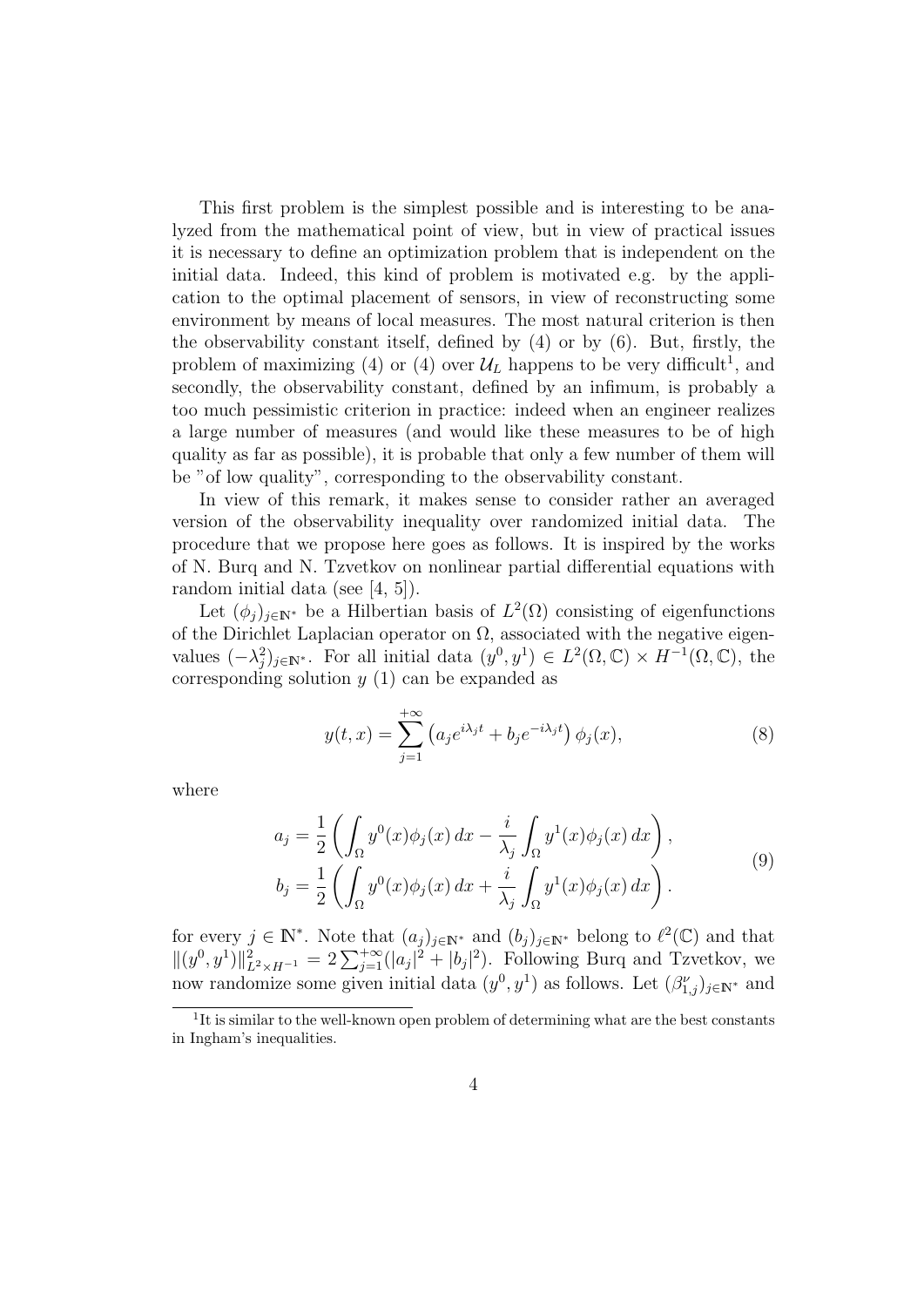$(\beta_{2,j}^{\nu})_{j\in\mathbb{N}^*}$  two sequences of random laws on a probability space  $(X, \mathcal{A}, \mathbb{P})$ that are independent, identically distributed with a common distribution  $\theta$ for which there exists  $c > 0$  such that  $\int_{\mathbb{R}} e^{\gamma x} d\theta(x) \leqslant e^{c\gamma^2}$ . For example, Bernoulli or gaussian random laws can be considered. For every  $\nu \in X$ , we set

$$
y^0_{\nu}(t,\cdot) = \sum_{j=1}^{+\infty} \left(\beta^{\nu}_{1,j}a_j + \beta^{\nu}_{2,j}b_j\right)\phi_j(\cdot), \quad y^1_{\nu}(t,\cdot) = \sum_{j=1}^{+\infty} i\lambda_j \left(\beta^{\nu}_{1,j}a_j - \beta^{\nu}_{2,j}b_j\right)\phi_j(\cdot),
$$

so that the corresponding solution of (1) is

$$
y_{\nu}(t,\cdot) = \sum_{j=1}^{+\infty} \left(\beta_{1,j}^{\nu} a_j e^{i\lambda_j t} + \beta_{2,j}^{\nu} b_j e^{-i\lambda_j t}\right) \phi_j(\cdot).
$$

Then, instead of considering the deterministic observability inequality (3), we define the randomized observability inequality

$$
C_{T,\text{rand}}^{(W)}(\chi_{\omega})\|(y^0, y^1)\|_{L^2(\Omega, \mathbb{C})\times H^{-1}(\Omega, \mathbb{C})}^2 \leq \mathbb{E}\left(\int_0^T \int_{\omega} |y_{\nu}(t, x)^2| dx dt\right), \quad (10)
$$

where

$$
C_{T,\text{rand}}^{(W)}(\chi_{\omega}) = \frac{1}{2} \inf_{\substack{(a_j),(b_j)\in\ell^2(\mathbb{C})\\ \sum_{j=1}^{+\infty}(|a_j|^2+|b_j|^2)=1}} \mathbb{E}\left(\int_0^T \int_{\omega} \left| \sum_{j=1}^{+\infty} \left(\beta_{1,j}^{\nu} a_j e^{i\lambda_j t} + \beta_{2,j}^{\nu} b_j e^{-i\lambda_j t}\right) \phi_j(x) \right|^2 dx dt\right),\tag{11}
$$

The same procedure is made for the Schrödinger equation, leading to define the randomized observability constant

$$
C_{T,\text{rand}}^{(S)}(\chi_{\omega}) = \inf_{\substack{(c_j) \in \ell^2(\mathbb{C}) \\ \sum_{j=1}^+ \infty |c_j|^2 = 1}} \mathbb{E}\left(\int_0^T \int_{\omega} \left| \sum_{j=1}^{+\infty} \beta_j^{\nu} c_j e^{i\mu_j t} \phi_j(x) \right|^2 dx dt\right). \tag{12}
$$

We have the following result.

**Theorem 1.** [[20]] For every measurable subset  $\omega$  of  $\Omega$ , there holds

$$
2 C_{T,rand}^{(W)}(\chi_{\omega}) = C_{T,rand}^{(S)}(\chi_{\omega}) = T \inf_{j \in \mathbb{N}^*} \int_{\omega} \phi_j(x)^2 dx.
$$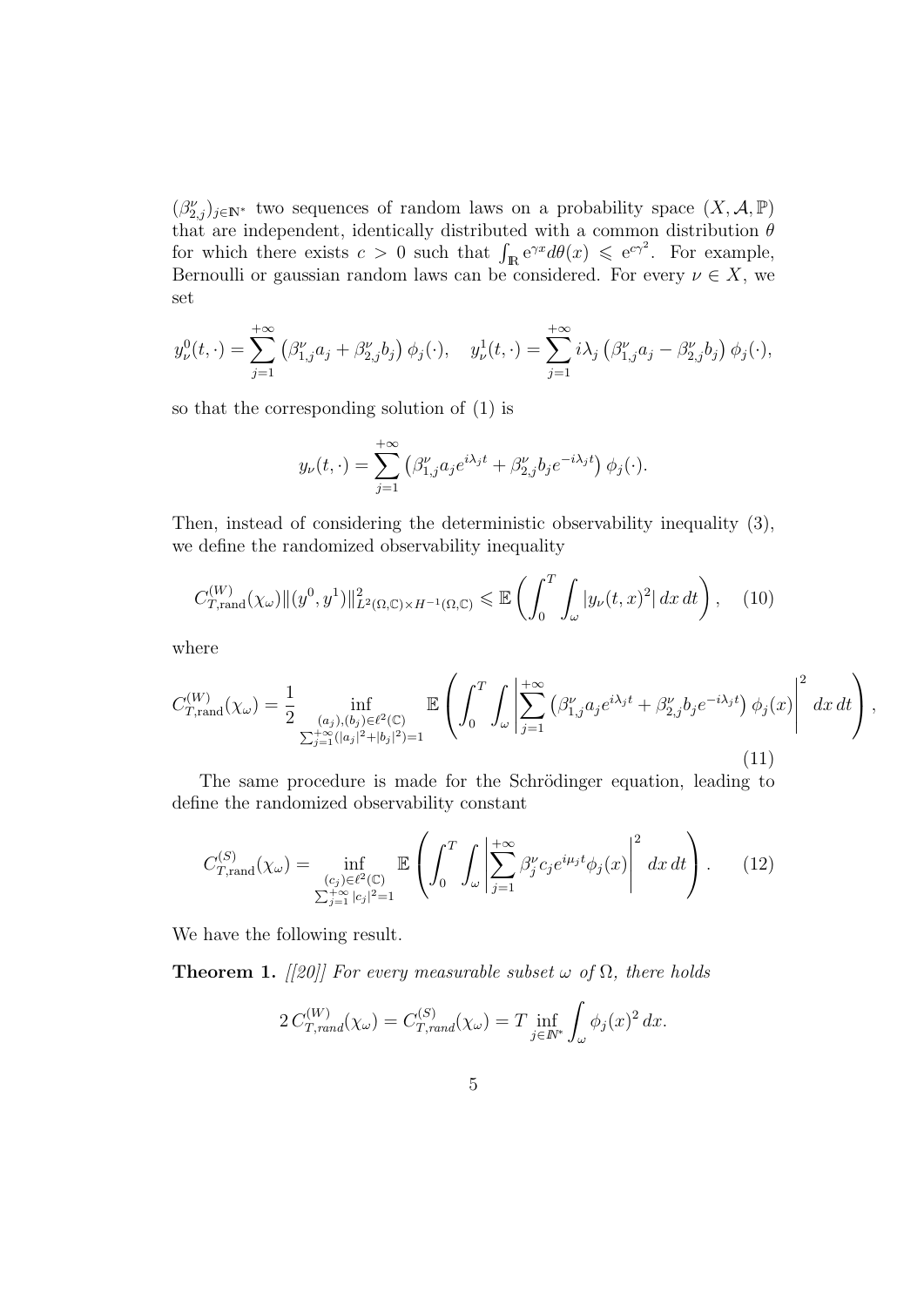This motivates the consideration of the second problem below.

Second problem. We investigate the problem of maximizing the functional

$$
J(\chi_{\omega}) = \inf_{j \in \mathbb{N}^*} \int_{\omega} \phi_j(x)^2 dx,
$$
 (13)

over  $\mathcal{U}_L$ .

This criterion is a spectral energy (de)concentration one. Our main contribution is to provide evidence of the intimate relations between this problem and strong ergodicity properties of the set  $\Omega$ .

This second problem can be motivated in another way, by considering the following time averaging procedure. First of all, note that, for all initial data  $(y^0, y^1) \in L^2(\Omega, \mathbb{C}) \times H^{-1}(\Omega, \mathbb{C})$ , the quantity

$$
\frac{1}{T} \int_0^T \int_{\omega} |y(t, x)|^2 \, dx \, dt,
$$

where  $y$  is the corresponding solution of the wave equation (1), has a limit as T tends to  $+\infty$ . This leads to define the time asymptotic observability inequality

$$
C_{\infty}^{(W)}(\chi_{\omega})\|(y^0, y^1)\|_{L^2(\Omega, \mathbb{C})\times H^{-1}(\Omega, \mathbb{C})}^2 \leq \lim_{T \to +\infty} \frac{1}{T} \int_0^T \int_{\omega} |y(t, x)|^2 dx dt, \quad (14)
$$

where

$$
C_{\infty}^{(W)}(\chi_{\omega}) = \inf \left\{ \lim_{T \to +\infty} \frac{1}{T} \frac{\int_0^T \int_{\omega} |y(t,x)|^2 dx dt}{\|(y^0, y^1)\|_{L^2 \times H^{-1}}^2} \mid (y^0, y^1) \in L^2 \times H^{-1} \setminus \{(0,0)\} \right\}.
$$
\n(15)

Similarly, for the Schrödinger equation, we define

$$
C_{\infty}^{(S)}(\chi_{\omega}) = \inf \left\{ \lim_{T \to +\infty} \frac{1}{T} \frac{\int_0^T \int_{\omega} |y(t,x)|^2 dx dt}{\|y^0\|_{L^2(\Omega,\mathbb{C})}^2} \; | \; y^0 \in L^2(\Omega,\mathbb{C}) \setminus \{0\} \right\}.
$$
\n(16)

We have the following result.

**Theorem 2.** [20] Assume that the domain  $\Omega$  is such that every eigenvalue of the Dirichlet Laplacian operator is simple. For every measurable subset  $\omega$ of  $\Omega$ , there holds

$$
2 C_{\infty}^{(W)}(\chi_{\omega}) = C_{\infty}^{(S)}(\chi_{\omega}) = \inf_{j \in \mathbb{N}^*} \int_{\omega} \phi_j(x)^2 dx = J(\chi_{\omega}).
$$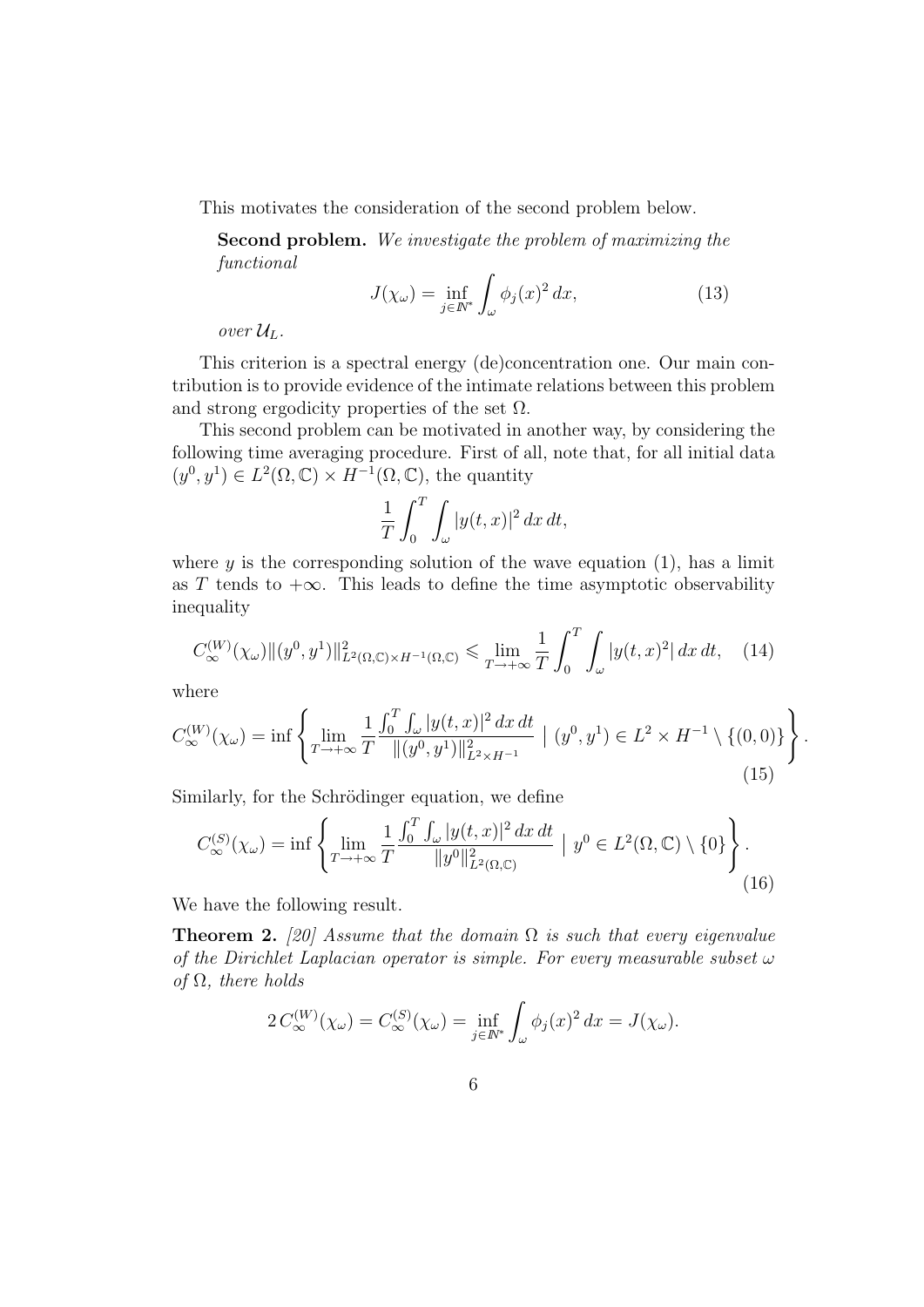Note that the assumption of the simplicity of the spectrum of the Dirichlet Laplacian is generic with respect to the domain  $\Omega$ .

It can be observed that, although such optimal design problems have been widely investigated in the engineering literature (see e.g. [14, 17, 22] and references therein), few mathematical works exist that provide a theoretical rigorous analysis. We quote the remarkable articles [11, 12], where the problem of optimal domain is studied for the stabilization of one-dimensional wave equations with localized damping. These articles were actually the starting point of our own analysis. They are based on a thorough investigation through spectral considerations. In [18] we investigated the second problem presented previously in the one-dimensional case. We also quote the article [19] where we study the related problem of finding the optimal location of the support of the control for the one-dimensional wave equation. We refer to [20] for other references to related problems.

## 2 First problem

In this section, we consider fixed initial data  $(y^0, y^1) \in L^2(\Omega) \times H^{-1}(\Omega)$  (resp.,  $y^0 \in L^2(\Omega)$  for the wave equation (1) (resp., for the Schrödinger equation (2)), whose Fourier coefficients are defined by (9). Plugging (8) into (7) leads to

$$
G_T(\chi_\omega) = \int_0^T \int_\omega |y(t,x)|^2 \, dx dt = \sum_{j,k=1}^{+\infty} \alpha_{jk} \int_\omega \phi_i(x) \phi_j(x) \, dx,\qquad(17)
$$

where

$$
\alpha_{jk} = \int_0^T (a_j e^{i\lambda_j t} + b_j e^{-i\lambda_j t}) (\bar{a}_k e^{-i\lambda_k t} + \bar{b}_k e^{i\lambda_k t}) dt.
$$
 (18)

The coefficients  $\alpha_{jk}, (j,k) \in (\mathbb{N}^*)^2$ , depend only on the initial data  $(y^0, y^1)$ , and can be easily computed as

$$
\alpha_{jk} = \frac{2a_j\bar{a}_k}{\lambda_j - \lambda_k} \sin\left((\lambda_j - \lambda_k)\frac{T}{2}\right) e^{i(\lambda_j - \lambda_k)\frac{T}{2}} + \frac{2a_j\bar{b}_k}{\lambda_j + \lambda_k} \sin\left((\lambda_j + \lambda_k)\frac{T}{2}\right) e^{i(\lambda_j + \lambda_k)\frac{T}{2}} + \frac{2b_j\bar{a}_k}{\lambda_j + \lambda_k} \sin\left((\lambda_j + \lambda_k)\frac{T}{2}\right) e^{-i(\lambda_j + \lambda_k)\frac{T}{2}} + \frac{2b_j\bar{b}_k}{\lambda_j - \lambda_k} \sin\left((\lambda_j - \lambda_k)\frac{T}{2}\right) e^{-i(\lambda_j - \lambda_k)\frac{T}{2}}
$$
\n(19)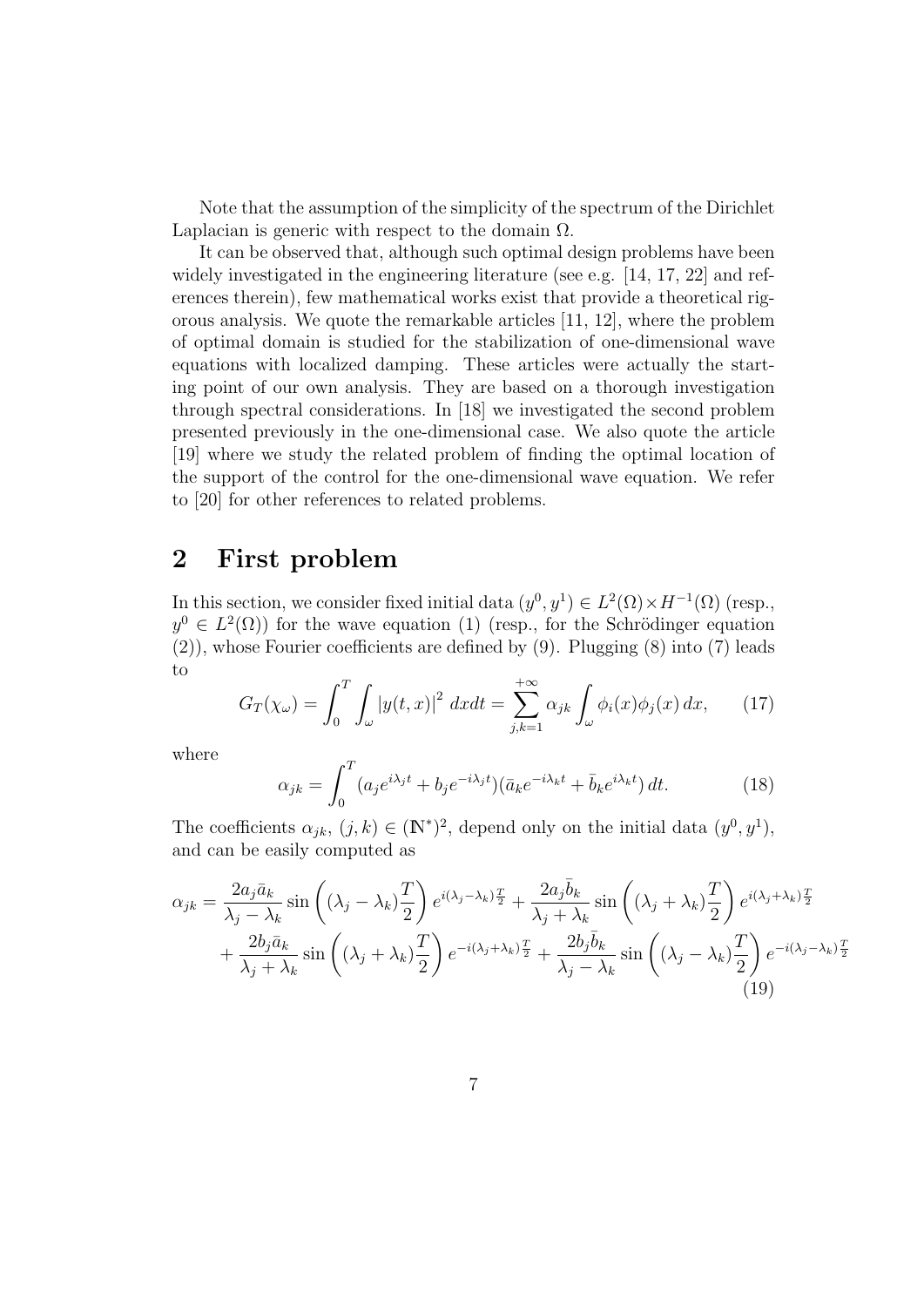whenever  $\lambda_j \neq \lambda_k$ , and

$$
\alpha_{jk} = T(a_j \bar{a}_k + b_j \bar{b}_k) + \frac{\sin(\lambda_j T)}{\lambda_j} (a_j \bar{b}_k e^{i\lambda_j T} + b_j \bar{a}_k e^{-i\lambda_j T}). \tag{20}
$$

whenever  $\lambda_j = \lambda_k$ . We define the integrable function on  $\Omega$ 

$$
\varphi(x) = \int_0^T |y(t, x)|^2 dt = \sum_{i, j=1}^{+\infty} \alpha_{ij} \phi_i(x) \phi_j(x).
$$
 (21)

Then, from (17), there holds

$$
G_T(\chi_\omega) = \int_\omega \varphi(x) \, dx,\tag{22}
$$

for every measurable subset  $\omega$  of  $\Omega$ . With this expression, solving the first problem, that is the problem of maximizing the functional  $G_T$  over  $\mathcal{U}_L$ , is quite immediate and we have the following result.

**Theorem 3.** [20] There exists at least one measurable subset  $\omega$  of  $\Omega$ , solution of the first problem, characterized as follows. There exists a real number  $\lambda$ such that every optimal set  $\omega$  is contained in the level set  $\{\varphi \geq \lambda\}$ .

Moreover, if  $\Omega$  has a  $C^{\infty}$  boundary and if there exists  $R > 0$  such that

$$
\sum_{j=0}^{+\infty} \frac{R^j}{j!} \left( \|A^j y^0\|_{L^2}^2 + \|A^{j-1} y^1\|_{L^2}^2 \right)^{1/2} < +\infty,\tag{23}
$$

in the case of the wave equation, and

$$
\sum_{j=0}^{+\infty} \frac{R^j}{j!} \|A^j y^0\|_{L^2} < +\infty,
$$
\n(24)

in the case of the Schrödinger equation, where  $A =$ √  $\overline{-\Delta}$  (square root of the Dirichlet-Laplacian), then the first problem has a unique<sup>2</sup> solution  $\chi_{\omega} \in \mathcal{U}_L$ , satisfying moreover the following properties:

<sup>&</sup>lt;sup>2</sup>Similarly to the definition of elements of  $L^{\infty}$ , the subset  $\omega$  is unique within the class of all measurable subsets of  $\Omega$  quotiented by the set of all measurable subsets of  $\Omega$  of zero Lebesgue measure.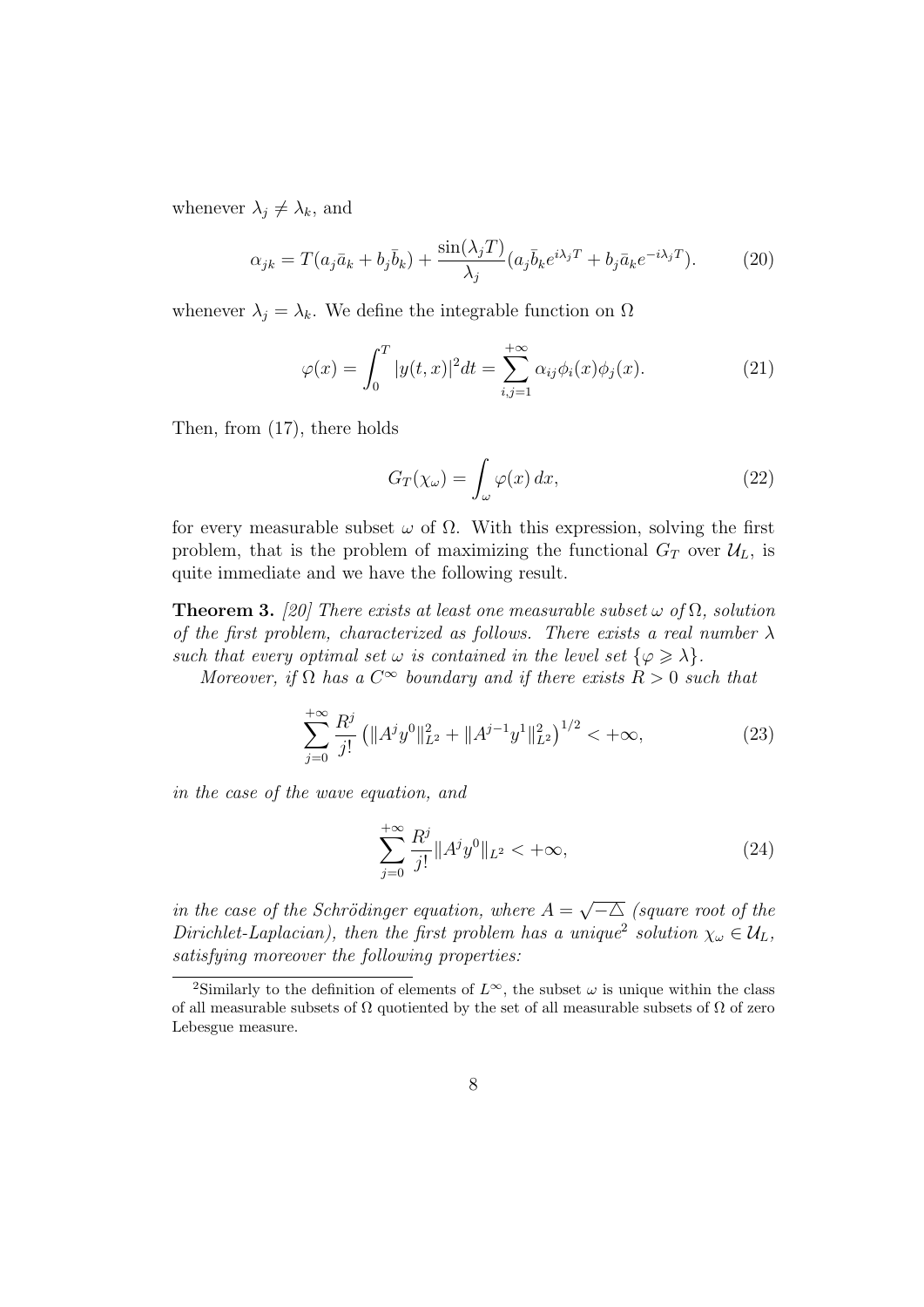- there exists  $\eta > 0$  such that  $d(\omega, \partial \Omega) > \eta$ , where d denotes the Euclidean distance;
- $\omega$  has a finite number of connected components;
- if  $\Omega$  is symmetric with respect to an hyperplane, then  $\omega$  enjoys the same symmetry property.

Remark 1. The conditions (23) or (24) stipulate that the initial data share analyticity properties (note that they imply that  $y^0$  and  $y^1$  are analytic on Ω).

Remark 2. The optimal solution may not be unique whenever the function  $\varphi$  is constant on some subset of  $\Omega$  of positive measure. If  $\varphi$  is constant equal to c on some subset  $I \subset \Omega$  of positive measure, and if  $|\{\varphi \geq c\}| < L|\Omega|$  $|\{\varphi > c\}|$ , then there exists an infinite number of measurable subsets  $\omega \subset \Omega$ maximizing (22), all of them containing the subset  $\{\varphi > c\}$ . The part of  $\omega$ lying in  $\{\varphi = c\}$  can indeed be chosen arbitrarily.

**Remark 3.** In the one-dimensional case  $\Omega = [0, \pi]$ , one has  $\phi_j(x) = \sqrt{\frac{2}{\pi}}$  $rac{2}{\pi}$  sin(jx) and  $\lambda_j = j$  for every  $j \in \mathbb{N}^*$ . If moreover  $T = 2p\pi$  with  $p \in \mathbb{N}^*$ , then  $\alpha_{ij} = 0$ whenever  $i \neq j$ , and  $\alpha_{jj} = p\pi(|a_j|^2 + |b_j|^2)$  for all  $(i, j) \in (\mathbb{N}^*)^2$ , and therefore

$$
G_{2p\pi}(\chi_{\omega}) = \sum_{j=1}^{+\infty} \alpha_{jj} \int_{\omega} \sin^2(jx) dx.
$$
 (25)

Hence in that case the functional  $G_{2p\pi}$  does not involve any crossed terms. The second problem for this one-dimensional case was studied in details in [18]. In particular, in this case the non-uniqueness phenomenon can be exactly characterized in terms of Fourier series.

Remark 4. If we relax, even slightly, the analyticity assumptions (23), then the optimal optimal set  $\omega$  is not necessarily unique and moreover may have an infinite number of connected components. In [20] we prove that, in the framework of Remark 3, there exist smooth initial data  $(y^0, y^1)$  for the wave equation (resp.,  $y^0$  for the Schrödinger equation) defined on  $[0, \pi]$  for which the optimal set  $\omega$  has a fractal structure (it is of Cantor type) and thus in particular has an infinite number of connected components.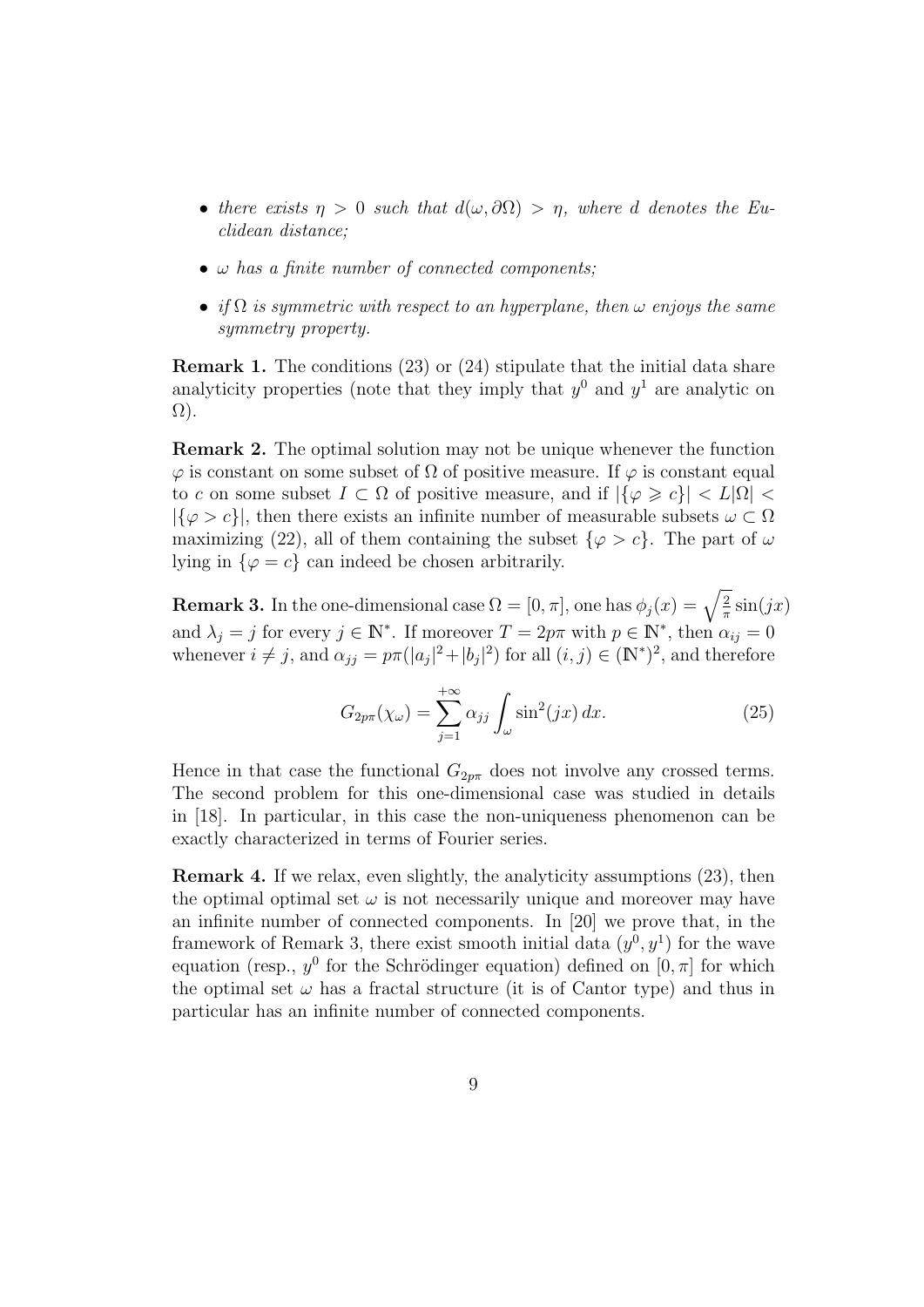### 3 Second problem and quantum ergodicity

The second problem

$$
\sup_{\chi_{\omega}\in\mathcal{U}_{L}}J(\chi_{\omega})\tag{26}
$$

is posed on a set  $\mathcal{U}_L$  that does not have nice compactness properties. It is usual in optimal design problems to consider a convexified version of the problem. Here, the convex closure of  $\mathcal{U}_L$  for the weak star topology of  $L^{\infty}$  is

$$
\overline{\mathcal{U}}_L = \left\{ a \in L^{\infty}(\Omega, [0, 1]) \mid \int_{\Omega} a(x) dx = L|\Omega| \right\}.
$$
 (27)

Replacing  $\chi_{\omega} \in \mathcal{U}_L$  with  $a \in \overline{\mathcal{U}}_L$ , the convexified version of the second problem  $(26)$  is

$$
\sup_{a \in \overline{\mathcal{U}}_L} J(a),\tag{28}
$$

where

$$
J(a) = \inf_{j \in \mathbb{N}^*} \int_{\Omega} a(x) \phi_j(x)^2 dx.
$$
 (29)

Remark 5. Note that

$$
\sup_{\chi_{\omega}\in\mathcal{U}_{L}} \inf_{j\in\mathbb{N}^{*}} \int_{\Omega} \chi_{\omega}(x)\phi_{j}(x)^{2} dx \leq \sup_{a\in\overline{\mathcal{U}}_{L}} \inf_{j\in\mathbb{N}^{*}} \int_{\Omega} a(x)\phi_{j}(x)^{2} dx, \qquad (30)
$$

but it is not obvious to see whether the inequality is strict or not. Indeed, since the functional J under consideration fails to be lower semi-continuous, the usual Γ-convergence theory does not apply to our problem. This difficulty can be made evident in dimension one (see Remark 3). In that case, one has  $\phi_j(x) = \sqrt{\frac{2}{\pi}}$  $\frac{2}{\pi}$  sin(jx) for every  $j \in \mathbb{N}^*$ , and it is easy to see that  $\sup_{a \in \overline{U}_L} J(a) = L$  and that the supremum is reached with the constant function  $a(\cdot) = L$ . Besides, the sequence of functions  $\chi_{\omega_N}$ , where  $\omega_N = \cup_{k=1}^N \left[ \frac{k \pi}{N+1} - \frac{L \pi}{2N} \right]$  $rac{L\pi}{2N}, \frac{k\pi}{N+1} + \frac{L\pi}{2N}$  $\frac{L\pi}{2N}$  for every  $N \in \mathbb{N}^*$ , converges to the constant function  $a(\cdot) = L$  for the weak star topology of  $L^{\infty}$ , but nevertheless, computations show that  $\limsup_{N \to +\infty} J(\chi_{\omega_N}) < L$ .

In what follows, we make the following assumption on  $\Omega$ .

**Weak Quantum Ergodicity (WQE) property.** There exists a subsequence of  $(\phi_j^2)_{j \in \mathbb{N}^*}$  converging to  $\frac{1}{|\Omega|}$  in weak star  $L^{\infty}$ topology.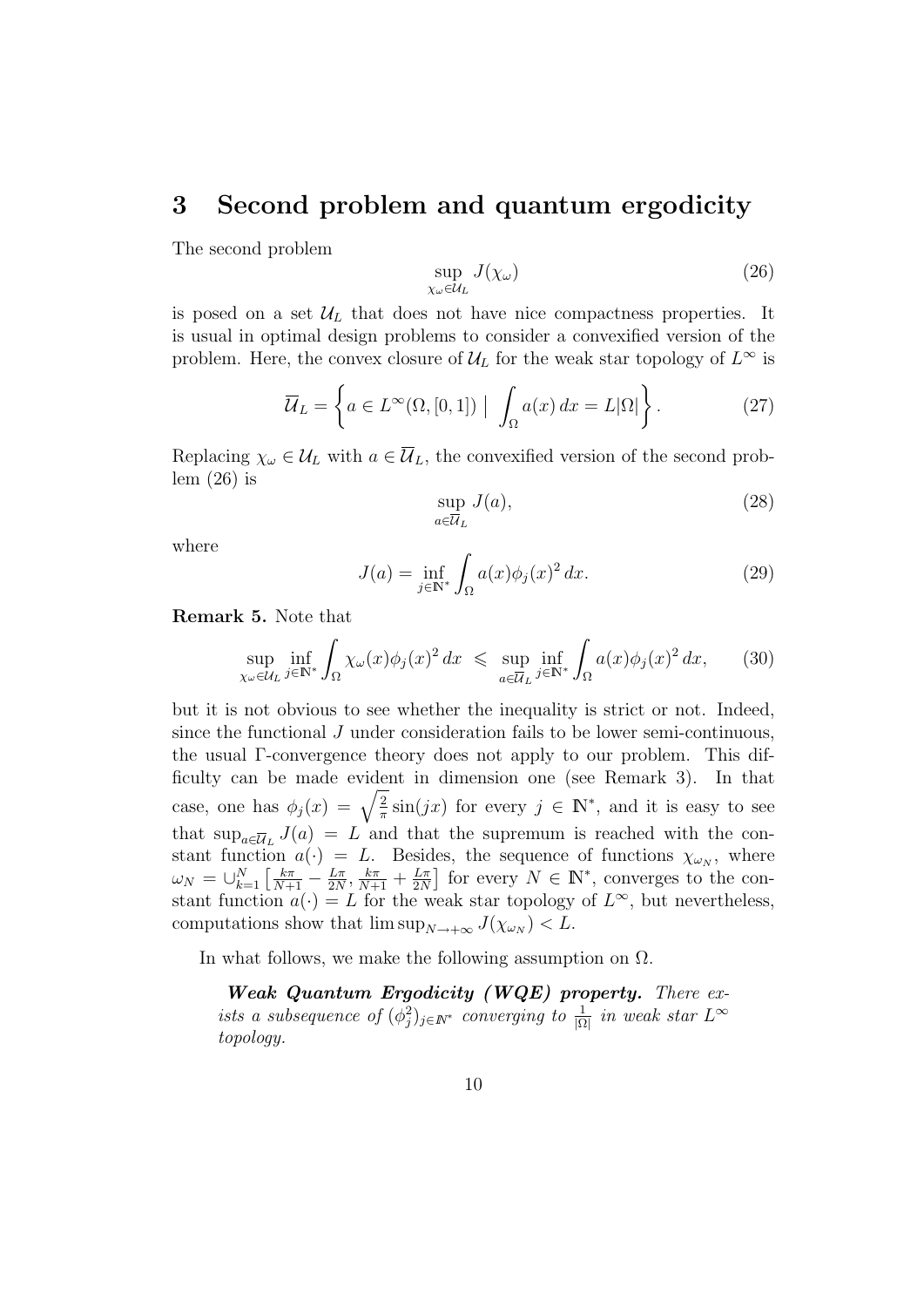Under this assumption, there holds

$$
\sup_{a \in \overline{U}_L} \inf_{j \in \mathbb{N}^*} \int_{\Omega} a(x) \phi_j(x)^2 dx = L,\tag{31}
$$

and moreover the supremum is reached with the constant function  $a = L$  on  $\Omega$ . Hence, from now on we have

$$
\sup_{\chi_{\omega}\in\mathcal{U}_L} \inf_{j\in\mathbb{N}^*} \int_{\Omega} \chi_{\omega}(x)\phi_j(x)^2 dx \leq L,\tag{32}
$$

and we wonder whether this inequality is strict or not, or in other words, whether there is a gap or not between the second problem and its convexified version.

Remark 6. The WQE assumption is always true in dimension one, as obvious consequence of Lebesgue Lemma. The situation is more complicated in dimension greater than one and we have the following facts.

- In a hypercube, or in the unit ball of  $\mathbb{R}^n$ , WQE holds true.
- More generally, WQE follows from ergodicity properties. In [8, 10, 24] it is proved that, if the domain  $\Omega$  is an ergodic billiard with piecewise smooth boundary, then the following property QE is satisfied.

**Quantum Ergodicity (QE) property.** There exists a subsequence of  $(\phi_j^2)_{j \in \mathbb{N}^*}$  of density one converging to  $\frac{1}{|\Omega|}$  in weak star  $L^{\infty}$  topology.

Obviously, QE implies WQE. Actually the result (known as Shnirelman Theorem) is stronger: a density-one subsequence of the probability measures  $\mu_j = \phi_j^2 dx$  converges weakly to the Liouville measure of  $\Omega$ . Here the domain  $\Omega$  is seen as a billiard where the flow moves at unit speed and bounces at the boundary according to the Geometric Optics laws.

To obtain a no-gap result, we need to strengthen WQE into the following assumption.

Quantum Unique Ergodicity (QUE) property. The whole sequence  $(\phi_j^2)_{j \in \mathbb{N}^*}$  converges to  $\frac{1}{|\Omega|}$  in weak star  $L^{\infty}$  topology.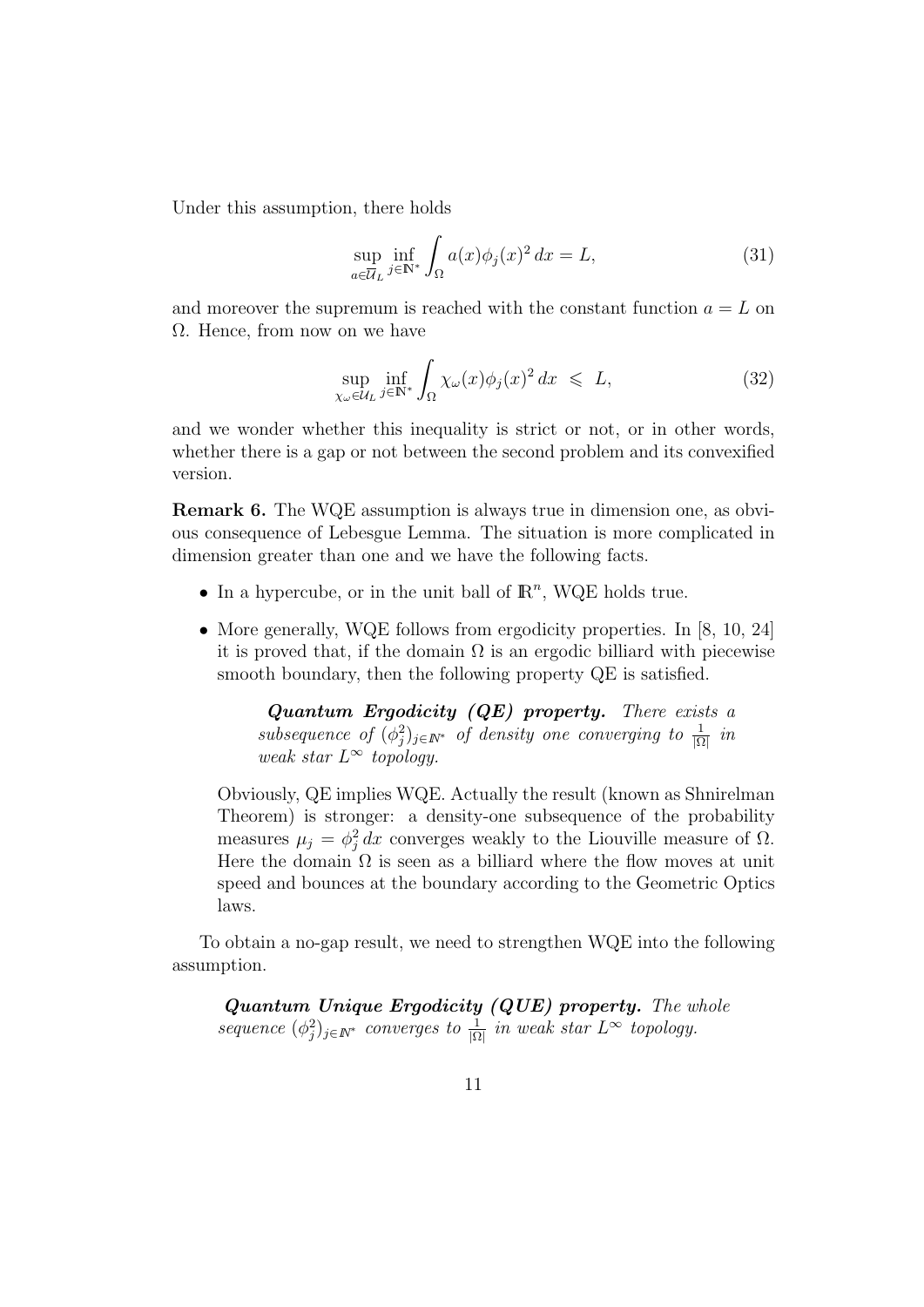**Theorem 4.** ([20]) If  $\Omega$  satisfies QUE, then

$$
\sup_{\chi_{\omega}\in\mathcal{U}_{L}} \inf_{j\in\mathbb{N}^{*}} \int_{\omega} \phi_{j}(x)^{2} dx = L,
$$
\n(33)

for every  $L \in (0,1)$ . In other words, under QUE there is no gap between the problem (26) and its convexified version (28).

Remark 7. The QUE property is very well-known in quantum physics and mathematical physics. The quantity  $\mu_j(\omega) = \int_{\omega} \phi_j^2(x) dx$  represents the probability of finding the quantum state in  $\omega$ .

Obviously, QUE implies QE. Note that the QE property lets open the possibility of having an exceptional subsequence of  $\phi_j^2$  converging weakly to some other measure. It may indeed happen that a subsequence (necessarily of density zero under QE) converges to an invariant measure like for instance a measure carried by closed geodesics or invariant tori generated by such geodesics. This energy concentration phenomenon is referred to as a (strong) scar and up to now remains a widely unknown issue (see [3, 7]).

The QUE assumption postulates that there is no such concentration phenomenon (see [23]), but very few results are known. In the one-dimensional case, QUE is always true. But in the multi-dimensional case, up to now no example is known where QUE holds (in the context of the Dirichlet-Laplacian). The ergodicity of  $\Omega$  is however a necessary assumption for QUE to hold. Note that strictly convex billiards whose boundary is  $C^6$  are not ergodic (see [15]), and there are sequences of positive density of eigenfunctions which concentrate on caustics. Rational polygonal billiards are not ergodic, but generic polygonal billiards are ergodic (see [13]). Recently, Hassell has shown in [9] that there exist some convex (stadium-shaped) sets satisfying QE but not QUE. Note that it is a longstanding conjecture that every compact negatively curved manifold should satisfy QUE (see [21]). Using a concept of entropy, it is proved in [1] that on a compact manifold with negative curvature the eigenfunctions cannot concentrate entirely on closed geodesics and at least half of their energy remains chaotic.

It is an open question of knowing whether the statement of Theorem 4 still holds true for domains satisfying QE or only WQE. Note however that we have the following corollary.

Corollary 1. Assume that  $\Omega$  satisfies QE. There exists a subset  $\mathcal I$  of  $\mathbb N^*$  of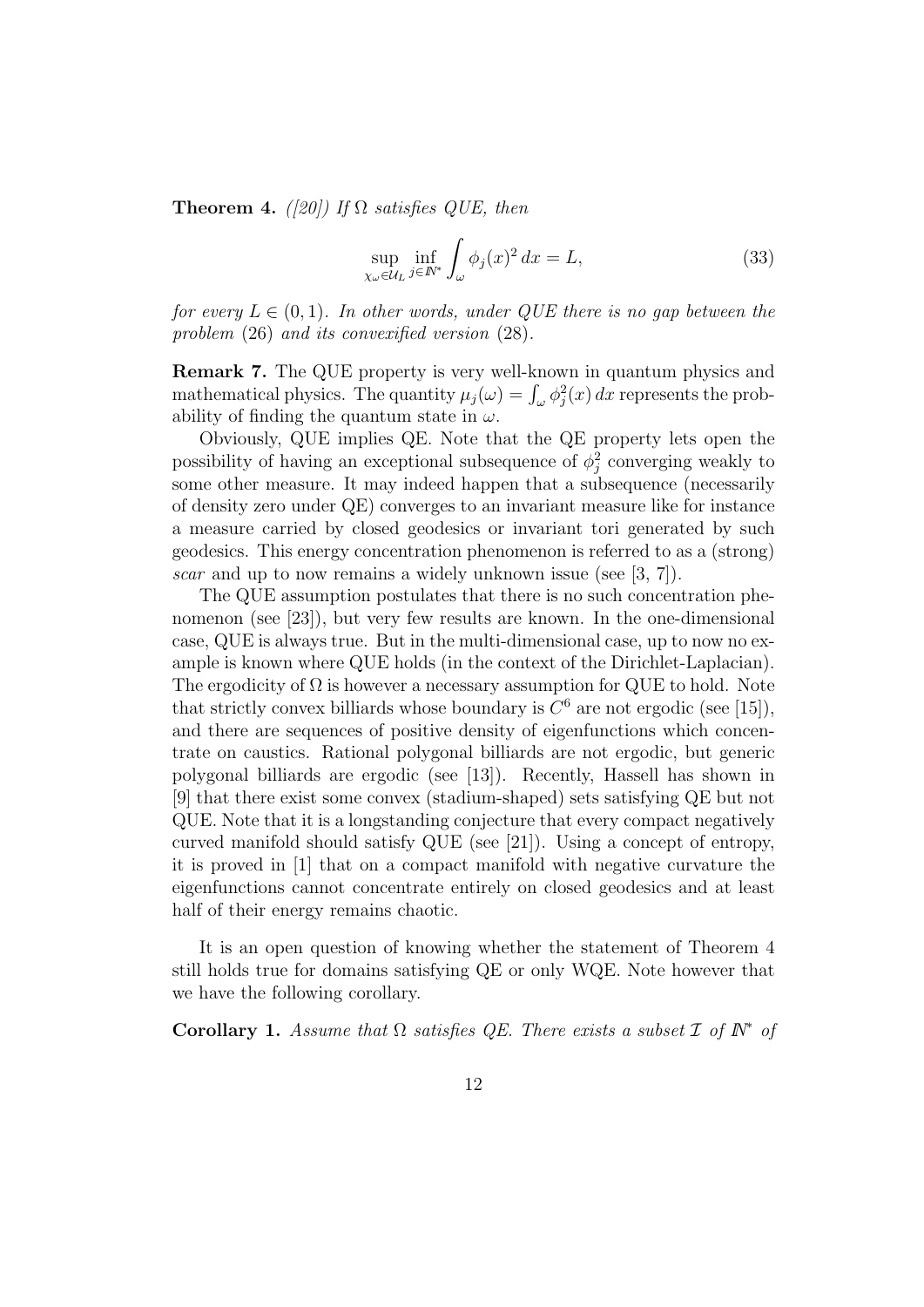density 1 such that

$$
\sup_{\chi_{\omega}\in\mathcal{U}_L} \inf_{j\in\mathcal{I}} \int_{\omega} \phi_j(x)^2 dx = L.
$$

Remark 8. QUE is a sufficient condition implying the no-gap statement (33), but is not sharp: it is not a necessary condition. For instance the twodimensional square does not satisfy QUE (nor QE), but satisfies WQE, and in this configuration it can be easily shown that the no-gap result (33) holds.

Remark 9. The question of knowing whether the supremum in (33) is reached or not is unexpectedly difficult. We have a clear answer only in dimension one. We gather hereafter the results we have been able to prove.

- In the one-dimensional case  $\Omega = [0, \pi]$ , for  $L \in (0, 1)$ , the supremum of J over  $\mathcal{U}_L$  (which is equal to L) is reached if and only if  $L = 1/2$ . In that case, it is reached for all measurable subsets  $\omega \subset [0, \pi]$  of measure  $\pi/2$  such that  $\omega$  and its symmetric  $\omega' = \pi - \omega$  are disjoint and complementary in  $[0, \pi]$ .
- For the two-dimensional square  $\Omega = [0, \pi]^2$ , the supremum of J over the class of all possible subsets  $\omega = \omega_1 \times \omega_2$  of Lebesgue measure  $L\pi^2$ , where  $\omega_1$  and  $\omega_2$  are measurable subsets of  $[0, \pi]$ , is reached if and only if  $L \in \{1/4, 1/2, 3/4\}$ . In that case, it is reached for all such sets  $\omega$ satisfying

$$
\frac{1}{4}(\chi_{\omega}(x,y)+\chi_{\omega}(\pi-x,y)+\chi_{\omega}(x,\pi-y)+\chi_{\omega}(\pi-x,\pi-y))=L,
$$

for almost all  $(x, y) \in [0, \pi^2]$ .

It is by the way interesting to note that there exist optimal sets not satisfying the Geometric Control Condition, and thus in this case the deterministic observability constant is equal to 0, whereas  $2 C_{T,\text{rand}}^{(W)}(\chi_{\omega}) =$  $C_{T,\text{rand}}^{(S)}(\chi_{\omega}) = TL.$ 

We conjecture that, if  $\Omega$  is the unit N-dimensional hypercube, then there exists a finite number of values of  $L \in (0, 1)$  such that the the supremum in (33) is reached; for generic domains  $\Omega$ , there exists a finite number of values of  $L \in (0, 1)$  such that the supremum in (33) is reached.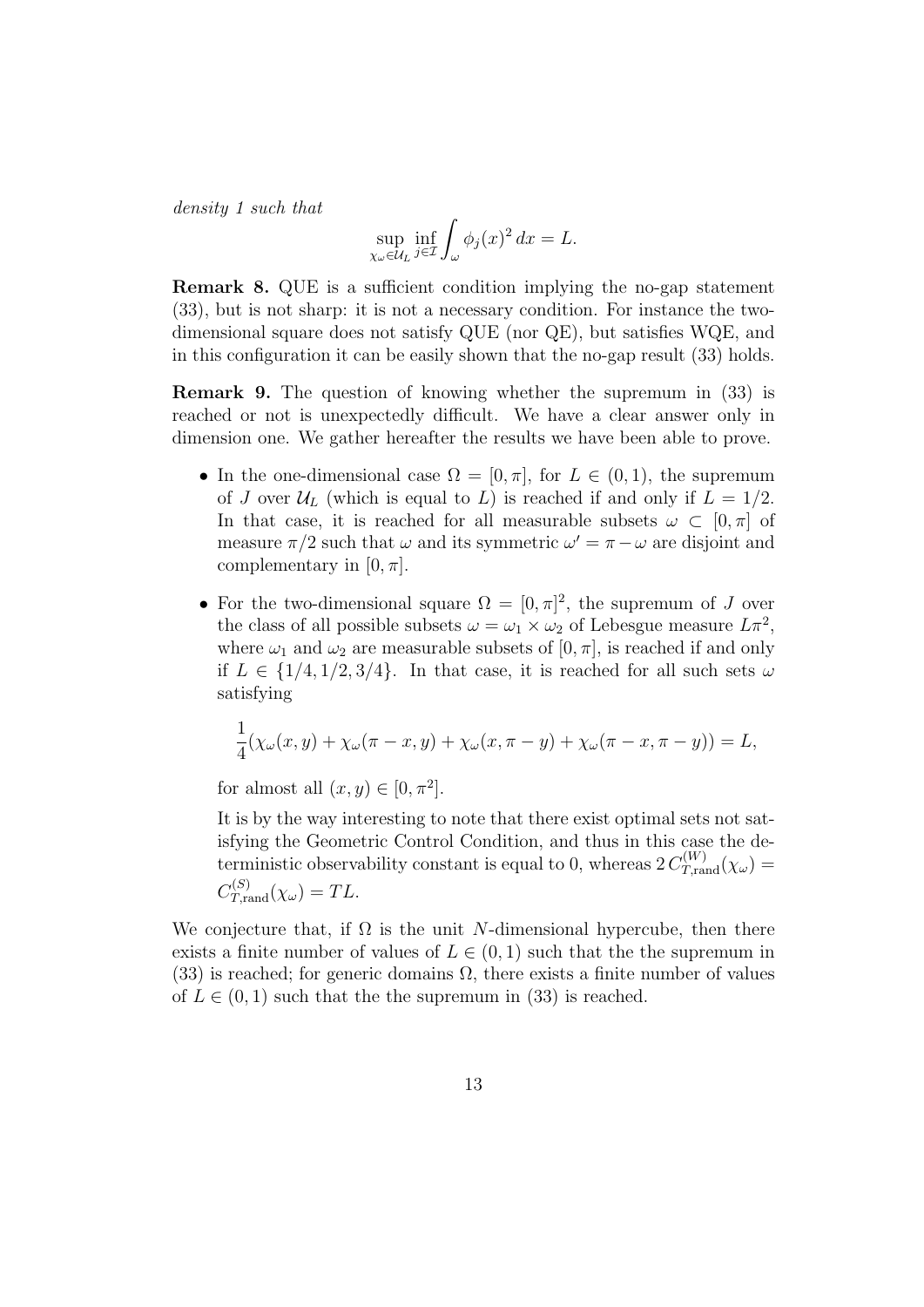Remark 10. As a final remark, let us stress that our main contribution is to put in evidence the intimate relations existing between shape optimization problems and the (strong) ergodicity properties of the domain  $\Omega$  under consideration. It can be noticed that such a connection was suggested in the early work [6], where the authors were concerned with the question of determining sufficient conditions on dissipative terms added into a conservative equation, ensuring an exponential decay of the solutions. The role of the quantum effects of bouncing balls and of the whispering galleries was underlined in their study. Our results here provide clear statements making such a connection and suggest new issues in the analysis of optimal design problems.

We end the study of the second problem by considering the spectral truncation of the functional  $J$  defined by  $(13)$ 

$$
J_N(\chi_\omega) = \min_{1 \le j \le N} \int_{\omega} \phi_j(x)^2 dx, \tag{34}
$$

for every  $N \in \mathbb{N}^*$  and every measurable subset  $\omega$  of  $\Omega$ . The spectral approximation of the second problem is defined as

$$
\sup_{\chi_{\omega}\in\mathcal{U}_L} J_N(\chi_{\omega}).\tag{35}
$$

As before, the functional  $J_N$  is extended to  $\overline{\mathcal{U}}_L$  by

$$
J_N(a) = \min_{1 \le j \le N} \int_{\Omega} a(x) \phi_j(x)^2 dx,
$$

for every  $a \in \overline{\mathcal{U}}_L$ . We have the following result.

- **Theorem 5.** 1. For every measurable subset  $\omega$  of  $\Omega$ , the sequence  $(J_N(\chi_{\omega}))_{N\in\mathbb{N}^*}$ is nonincreasing and converges to  $J(\chi_{\omega})$ .
	- 2. There holds

$$
\lim_{N \to +\infty} \max_{a \in \overline{U}_L} J_N(a) = \max_{a \in \overline{U}_L} J(a).
$$

Moreover, if  $(a^N)_{n \in \mathbb{N}^*}$  is a sequence of maximizers of  $J_N$  in  $\overline{\mathcal{U}}_L$ , then up to a subsequence  $(a^N)_{n \in \mathbb{N}^*}$  converges to a maximizer of J in  $\overline{\mathcal{U}}_L$  in  $L^{\infty}$  weak star topology.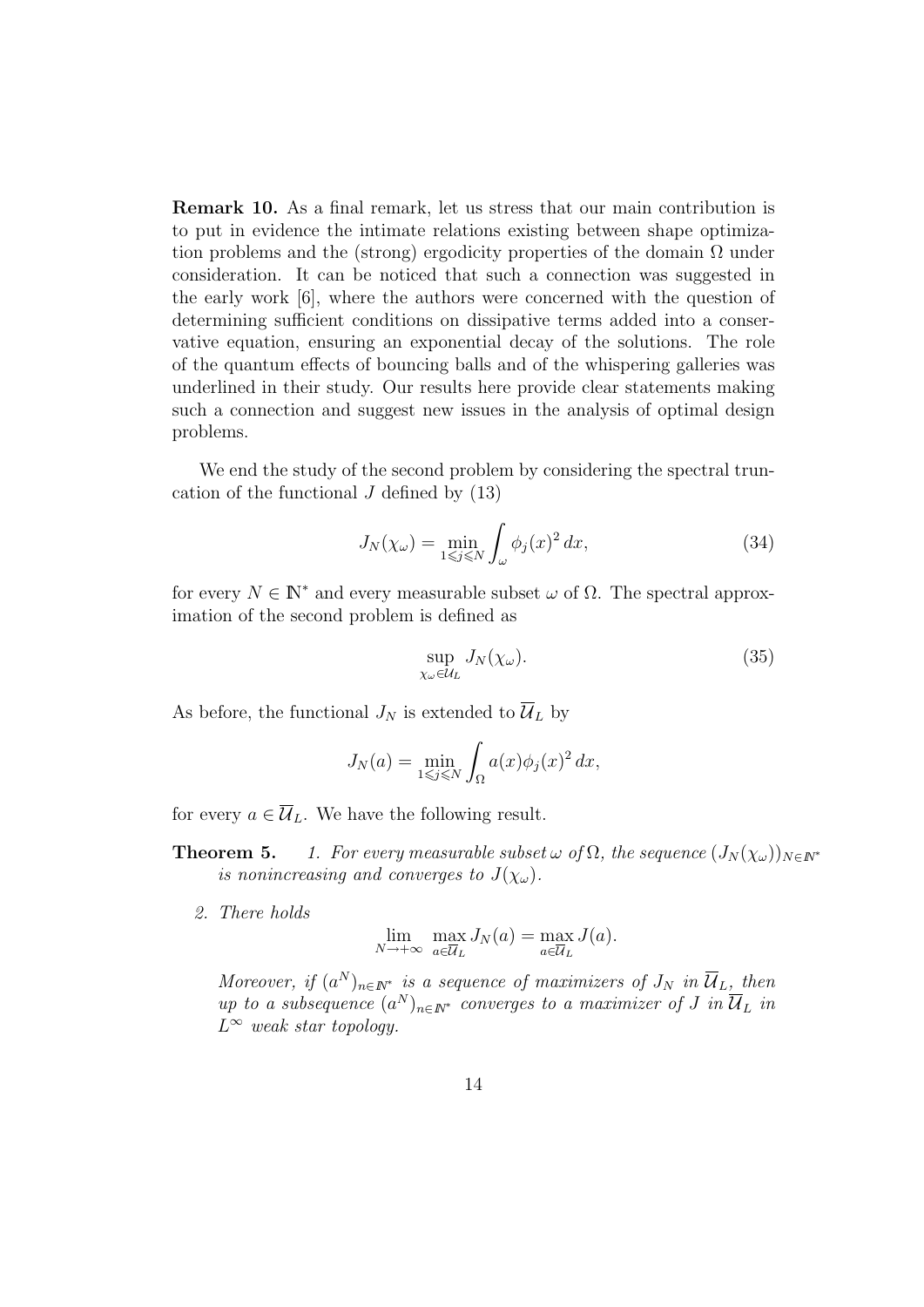3. For every  $N \in \mathbb{N}^*$ , the problem (35) has a unique solution  $\chi_{\omega^N}$ , where  $\omega^N \in \mathcal{U}_L$ . Moreover,  $\omega^N$  has a finite number of connected components.

The theorem allows one to construct a maximizing sequence for the second problem. Several numerical simulations are provided in [20].

Remark 11. Note however that the following property is proved in [18]. In the one-dimensional case  $\Omega = [0, \pi]$ ,  $\omega^N$  is the union of at most N intervals, is symmetric with respect to  $\pi/2$ , and moreover there exists  $L_N \in (0, 1]$  such that, for every  $L \in (0, L_N]$ , the optimal domain  $\omega^N$  satisfies

$$
\int_{\omega^N} \sin^2 x \, dx = \int_{\omega^N} \sin^2(2x) \, dx = \cdots = \int_{\omega^N} \sin^2(Nx) \, dx.
$$

This technical property (quite difficult to prove), stated in [12, Theorem 3.2] but whose proof is not completely correct, causes the so-called spillover phenomenon, according to which the optimal domain  $\omega^N$  solution of (35) with the N first modes is the worst possible domain for the problem with the  $N+1$ first modes. Actually,  $\omega^N$  concentrates around the nodes  $\frac{k\pi}{N+1}$ ,  $k = 1, \ldots, N$ . This is rather a bad news for practical purposes, but is in accordance with the fact that the problem has no solution whenever  $L \neq 1/2$ .

### References

- [1] N. Anantharaman, Entropy and the localization of eigenfunctions, Ann. of Math. 2 (2008), Vol. 168, 435–475.
- [2] C. Bardos, G. Lebeau, J. Rauch, Sharp sufficient conditions for the observation, control, and stabilization of waves from the boundary, SIAM J. Control Optim. 30 (1992), no. 5, 1024–1065.
- [3] F. Bonechi, S. De Bièvre, Controlling strong scarring for quantized ergodic toral automorphisms, Duke Math. J. 117 (2003), no. 3, 571–587.
- [4] N. Burq, Large-time dynamics for the one-dimensional Schrödinger equation, Proc. Roy. Soc. Edinburgh Sect. A. 141 (2011), no. 2, 227–251.
- [5] N. Burq, N. Tzvetkov, Random data Cauchy theory for supercritical wave equations. I. Local theory, Invent. Math. 173 (2008), no. 3, 449– 475.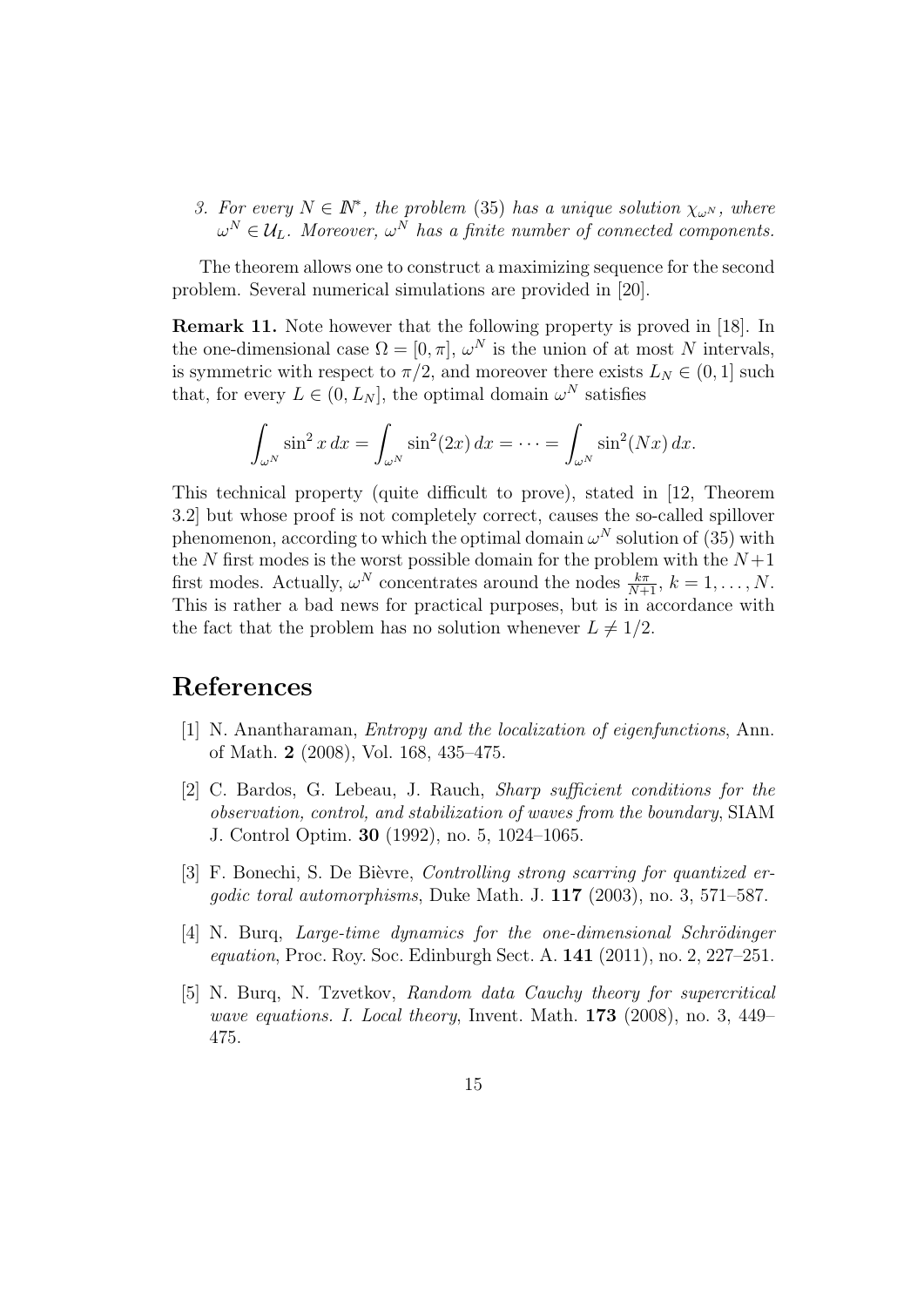- [6] G. Chen, S.A. Fulling, F.J. Narcowich, S. Sun, Exponential decay of energy of evolution equations with locally distributed damping, SIAM J. Appl. Math. 51 (1991), no. 1, 266–301.
- [7] F. Faure, S. Nonnenmacher, S. De Bièvre, *Scarred eigenstates for quan*tum cat maps of minimal periods, Comm. Math. Phys. 239 (2003), no. 3, 449–492.
- [8] P. Gérard, E. Leichtnam, Ergodic properties of eigenfunctions for the Dirichlet problem, Duke Math. J. 71 (1993), 559–607.
- [9] A. Hassell, Ergodic billiards that are not quantum unique ergodic, Ann. Math. (2) 171 (2010), 605–619.
- [10] A. Hassell, S. Zelditch, Quantum ergodicity of boundary values of eigenfunctions, Comm. Math. Phys. 248 (2004), no. 1, 119–168.
- [11] P. Hébrard, A. Henrot, *Optimal shape and position of the actuators for* the stabilization of a string, Syst. Cont. Letters 48 (2003), 199–209.
- [12] P. Hébrard, A. Henrot, A spillover phenomenon in the optimal location of actuators, SIAM J. Control Optim. 44 2005, 349–366.
- [13] S. Kerckhoff, H. Masur, J. Smillie, Ergodicity of billiard flows and quadratic differentials, Ann. of Math. (2) 124 (1986), no. 2, 293–311.
- [14] S. Kumar, J.H. Seinfeld, Optimal location of measurements for distributed parameter estimation, IEEE Trans. Autom. Contr. 23(1978), 690–698.
- [15] V.F. Lazutkin, On the asymptotics of the eigenfunctions of the Laplacian, Soviet Math. Dokl. 12 (1971), 1569–1572.
- [16] G. Lebeau, *Contrôle de l'equation de Schrödinger*, J. Math. Pures Appl. 71 (1992), 267–291.
- $[17]$  K. Morris, *Linear-quadratic optimal actuator location*, IEEE Trans. Automat. Control 56 (2011), no. 1, 113–124.
- $[18]$  Y. Privat, E. Trélat, E. Zuazua, *Optimal observability of the one*dimensional wave equation, Preprint Hal (2012).